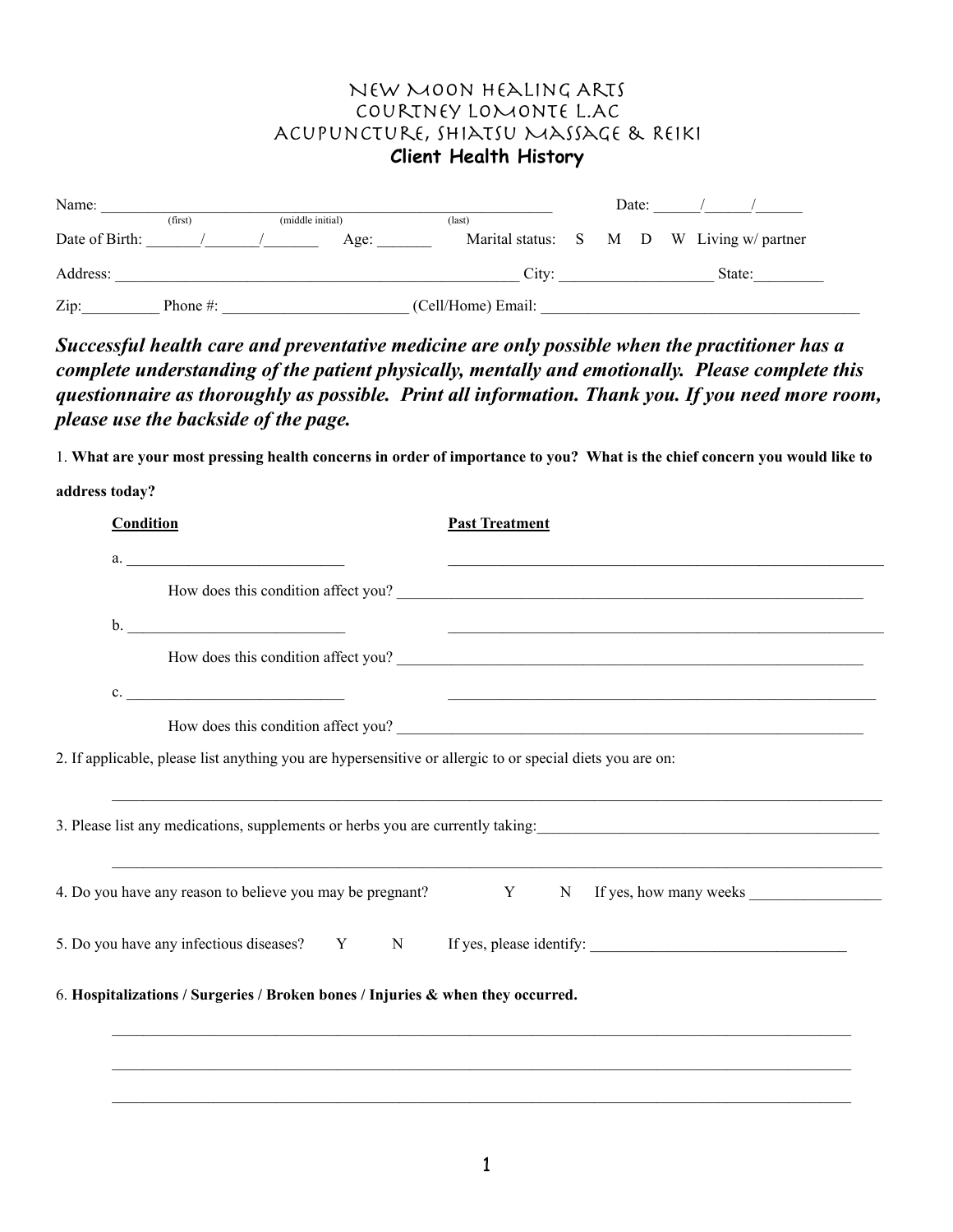## Please CIRCLE any symptoms that you experienced in the last three months.

| 7. Mental / Emotional:               |  |                                |       |                                         |                     |                       |                                |  |
|--------------------------------------|--|--------------------------------|-------|-----------------------------------------|---------------------|-----------------------|--------------------------------|--|
| <b>Mood Swings</b>                   |  | Nervousness                    |       | <b>Mental Tension/ Stress</b>           |                     | Anxiety               | Depression                     |  |
| <b>PTSD</b>                          |  | Recent Trauma                  | Grief | Anger                                   |                     | <b>Mental Illness</b> |                                |  |
| 8. Energy and Immunity:              |  |                                |       |                                         |                     |                       |                                |  |
| Fatigue                              |  | Wired/Ungrounded feeling       |       | Chronic Infections                      |                     |                       | Auto Immune Disorder           |  |
| 9. Head, Eye, Ear, Nose, and Throat: |  |                                |       |                                         |                     |                       |                                |  |
| <b>Impaired Vision</b>               |  | Eye Pain/Strain                |       | Glaucoma                                | Glasses/Contacts    |                       | Tearing/Dryness                |  |
| <b>Impaired Hearing</b>              |  | Ear Ringing                    |       | Earaches                                | Headaches           |                       | Sinus Problems                 |  |
| Nose Bleeds                          |  | Frequent Sore Throats          |       | Dental Issues                           | TMJ/Jaw Problems    |                       | Allergies                      |  |
| 10. Respiratory:                     |  |                                |       |                                         |                     |                       |                                |  |
| Pneumonia                            |  | Frequent Common Colds          |       | Difficulty Breathing                    |                     |                       | Emphysema                      |  |
| Persistent Cough                     |  | Asthma                         |       | Tuberculosis                            |                     |                       | Shortness of Breath            |  |
| 11. Cardiovascular:                  |  |                                |       |                                         |                     |                       |                                |  |
| <b>Heart Disease</b>                 |  | Chest Pain                     |       | <b>Swelling of Ankles</b>               | High Blood Pressure |                       |                                |  |
| Palpitations/Fluttering              |  | Stroke                         |       | <b>Heart Murmurs</b>                    | Rheumatic Fever     |                       | Varicose Veins                 |  |
| 12. Gastrointestinal:                |  |                                |       |                                         |                     |                       |                                |  |
| Ulcers                               |  | Changes in Appetite            |       | Nausea/Vomiting                         | Bloating            |                       | Heartburn/Acid reflux          |  |
| <b>Gall Bladder Disease</b><br>Gas   |  | Liver Disease                  |       | Hepatitis                               | Hemorrhoids         |                       | Abdominal Pain                 |  |
| 13. Genito-Urinary Tract:            |  |                                |       |                                         |                     |                       |                                |  |
| Kidney Disease                       |  | Painful Urination              |       | Frequent UTI                            |                     | Frequent Urination    | <b>Heavy Flow</b>              |  |
| Kidney Stones                        |  | <b>Impaired Urination</b>      |       | Blood in Urine                          |                     |                       | Frequent Urination at Night    |  |
| 14. Female Reproductive/Breasts:     |  |                                |       |                                         |                     |                       |                                |  |
| Irregular Cycles                     |  | <b>Breast Lumps/Tenderness</b> |       |                                         | Nipple Discharge    | Heavy Flow            |                                |  |
| Vaginal Discharge                    |  | Premenstrual Problems          |       | Clotting                                |                     |                       | <b>Bleeding Between Cycles</b> |  |
| Menopausal Symptoms                  |  | <b>Difficulty Conceiving</b>   |       |                                         | Painful Periods     |                       |                                |  |
| 15. Menstrual/Birthing History:      |  |                                |       |                                         |                     |                       |                                |  |
| 1. Age of First Menses:              |  |                                |       | 4. Birth Control Type:                  |                     |                       |                                |  |
| 2. # of Days of Menses: ________     |  |                                |       | $5.$ # of Pregnancies: $\_\_$           |                     |                       | 8. # of Live Births:           |  |
| 3. Length of Cycle:                  |  |                                |       | $6.$ # of Miscarriages: $\qquad \qquad$ |                     |                       |                                |  |